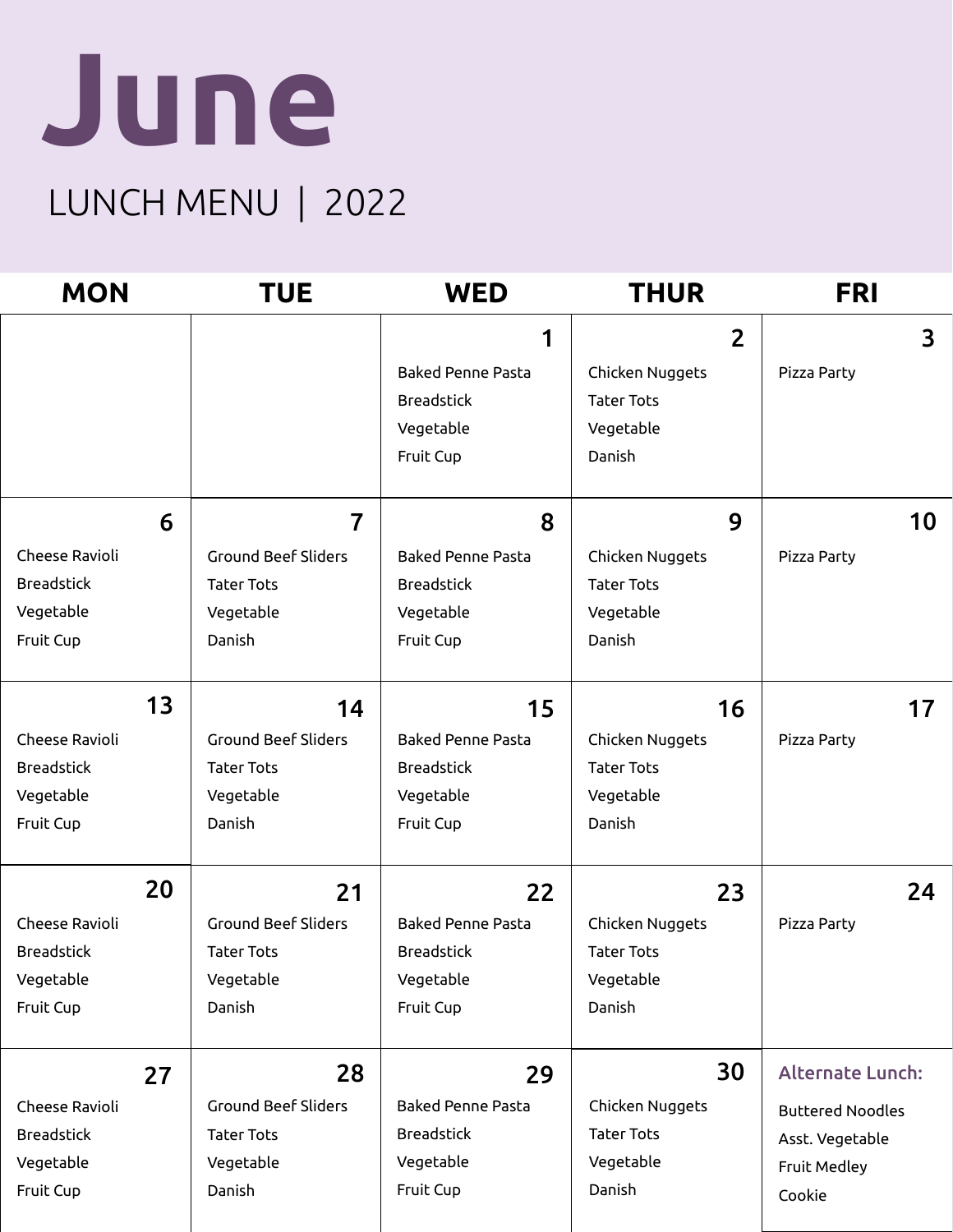

| <b>MON</b>                                                                                      | <b>TUE</b>                                                                   | <b>WED</b>                                                                    | <b>THUR</b>                                                                   | <b>FRI</b>        |
|-------------------------------------------------------------------------------------------------|------------------------------------------------------------------------------|-------------------------------------------------------------------------------|-------------------------------------------------------------------------------|-------------------|
| <b>Alternate Lunch:</b><br><b>Buttered Noodles</b><br>Asst. Vegetable<br>Fruit Medley<br>Cookie |                                                                              |                                                                               |                                                                               | 1<br>Pizza Party  |
| $\overline{\mathbf{4}}$<br><b>CLOSED</b>                                                        | 5<br><b>Ground Beef Sliders</b><br><b>Tater Tots</b><br>Vegetable<br>Danish  | 6<br><b>Baked Penne Pasta</b><br><b>Breadstick</b><br>Vegetable<br>Fruit Cup  | $\overline{7}$<br>Chicken Nuggets<br><b>Tater Tots</b><br>Vegetable<br>Danish | 8<br>Pizza Party  |
| 11<br>Cheese Ravioli<br><b>Breadstick</b><br>Vegetable<br>Fruit Cup                             | 12<br><b>Ground Beef Sliders</b><br><b>Tater Tots</b><br>Vegetable<br>Danish | 13<br><b>Baked Penne Pasta</b><br><b>Breadstick</b><br>Vegetable<br>Fruit Cup | 14<br>Chicken Nuggets<br><b>Tater Tots</b><br>Vegetable<br>Danish             | 15<br>Pizza Party |
| 18<br>Cheese Ravioli<br><b>Breadstick</b><br>Vegetable<br>Fruit Cup                             | 19<br><b>Ground Beef Sliders</b><br><b>Tater Tots</b><br>Vegetable<br>Danish | 20<br><b>Baked Penne Pasta</b><br><b>Breadstick</b><br>Vegetable<br>Fruit Cup | 21<br>Chicken Nuggets<br><b>Tater Tots</b><br>Vegetable<br>Danish             | 22<br>Pizza Party |
| 25<br>Cheese Ravioli<br><b>Breadstick</b><br>Vegetable<br>Fruit Cup                             | 26<br><b>Ground Beef Sliders</b><br><b>Tater Tots</b><br>Vegetable<br>Danish | 27<br><b>Baked Penne Pasta</b><br><b>Breadstick</b><br>Vegetable<br>Fruit Cup | 28<br>Chicken Nuggets<br><b>Tater Tots</b><br>Vegetable<br>Danish             | 29<br>Pizza Party |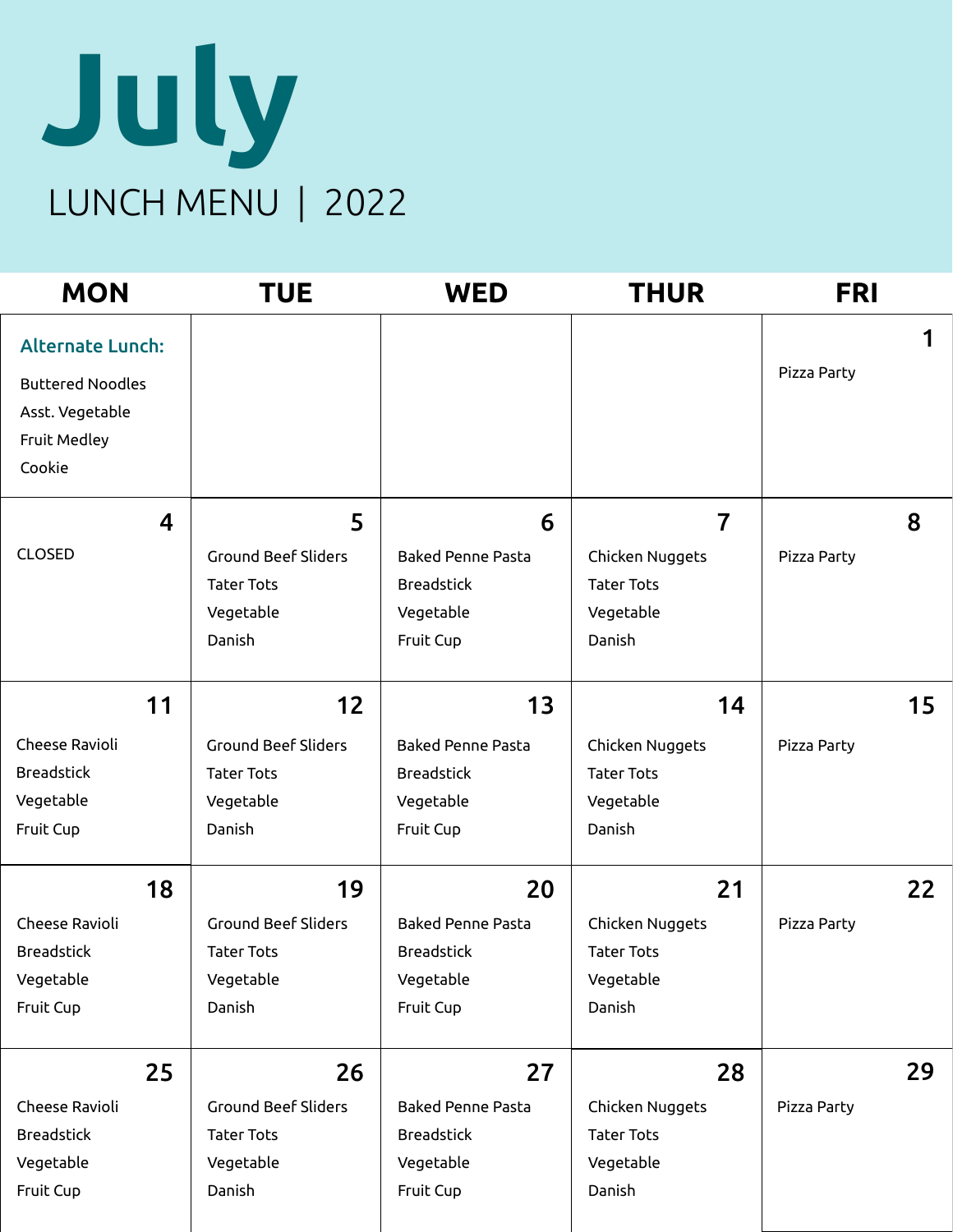

| <b>MON</b>        |    | <b>TUE</b>                 | <b>WED</b>               | <b>THUR</b>       | <b>FRI</b>              |
|-------------------|----|----------------------------|--------------------------|-------------------|-------------------------|
|                   | 1  | $\overline{2}$             | $\overline{\mathbf{3}}$  | $\boldsymbol{4}$  | 5                       |
| Cheese Ravioli    |    | <b>Ground Beef Sliders</b> | <b>Baked Penne Pasta</b> | Closed            | Closed                  |
| <b>Breadstick</b> |    | <b>Tater Tots</b>          | <b>Breadstick</b>        |                   |                         |
| Vegetable         |    | Vegetable                  | Vegetable                |                   |                         |
| Fruit Cup         |    | Danish                     | Fruit Cup                |                   |                         |
|                   |    |                            |                          |                   |                         |
|                   | 8  | 9                          | 10 <sup>1</sup>          | 11                | 12                      |
| Cheese Ravioli    |    | <b>Ground Beef Sliders</b> | <b>Baked Penne Pasta</b> | Chicken Nuggets   | Pizza Party             |
| <b>Breadstick</b> |    | <b>Tater Tots</b>          | <b>Breadstick</b>        | <b>Tater Tots</b> |                         |
| Vegetable         |    | Vegetable                  | Vegetable                | Vegetable         |                         |
| Fruit Cup         |    | Danish                     | Fruit Cup                | Danish            |                         |
|                   |    |                            |                          |                   |                         |
|                   | 15 | 16                         | 17                       | 18                | 19                      |
| Cheese Ravioli    |    | <b>Ground Beef Sliders</b> | <b>Baked Penne Pasta</b> | Chicken Nuggets   | Pizza Party             |
| <b>Breadstick</b> |    | <b>Tater Tots</b>          | <b>Breadstick</b>        | <b>Tater Tots</b> |                         |
| Vegetable         |    | Vegetable                  | Vegetable                | Vegetable         |                         |
| Fruit Cup         |    | Danish                     | Fruit Cup                | Danish            |                         |
|                   |    |                            |                          |                   |                         |
|                   | 22 | 23                         | 24                       | 25                | 26                      |
| Cheese Ravioli    |    | <b>Ground Beef Sliders</b> | <b>Baked Penne Pasta</b> | Chicken Nuggets   | Pizza Party             |
| <b>Breadstick</b> |    | <b>Tater Tots</b>          | <b>Breadstick</b>        | <b>Tater Tots</b> |                         |
| Vegetable         |    | Vegetable                  | Vegetable                | Vegetable         |                         |
| Fruit Cup         |    | Danish                     | Fruit Cup                | Danish            |                         |
|                   |    |                            |                          |                   |                         |
|                   | 29 | 30                         | 31                       |                   | Alternate Lunch:        |
| Cheese Ravioli    |    | <b>Ground Beef Sliders</b> | <b>Baked Penne Pasta</b> |                   | <b>Buttered Noodles</b> |
| <b>Breadstick</b> |    | <b>Tater Tots</b>          | <b>Breadstick</b>        |                   | Asst. Vegetable         |
| Vegetable         |    | Vegetable                  | Vegetable                |                   | <b>Fruit Medley</b>     |
| Fruit Cup         |    | Danish                     | Fruit Cup                |                   | Cookie                  |
|                   |    |                            |                          |                   |                         |